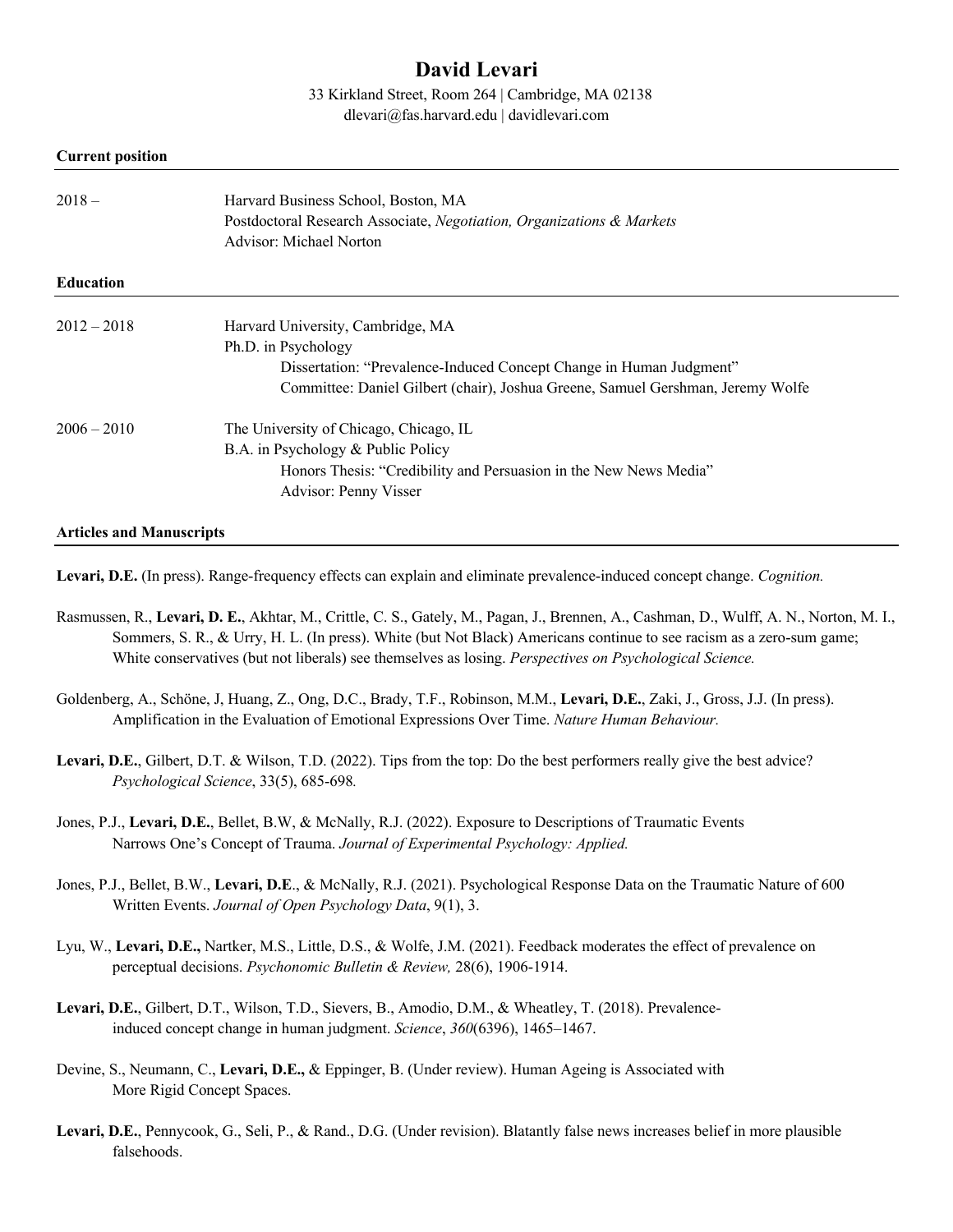**Levari, D.E.** & Norton, M.I. (Under revision). Collective streaks motivate prosocial behavior.

- **Levari, D.E.,** Feffer, J., & Norton, M.I. (In prep). Improving performance evaluation accuracy by reducing stereotype and prevalence effects.
- **Levari, D.E.,** Chance, Z., Friedman, J., & Norton, M.I. (In prep). Choice Amnesia: When difficult choices are harder to remember.
- **Levari, D.E.**, Mastroianni, A.M., Verrey, J.J., & Gilbert, D.T. (In prep). The Takeover Toll: Taking over for teammates hurts task performance.

**Levari, D.E.** & Feffer, J. (In prep). Task performance as a cue to advice utilization.

**Levari, D.E.** (In prep). What do people think effective coaching looks like?

### **Teaching & Mentorship Experience**

| 2021      | MGMT E-6200: Organizational and Consumer Behavior, Harvard Extension School, Instructor                                                                                                                                               |  |
|-----------|---------------------------------------------------------------------------------------------------------------------------------------------------------------------------------------------------------------------------------------|--|
| 2013-2017 | Harvard Department of Psychology, Concentration Advisor                                                                                                                                                                               |  |
|           | Advised Harvard undergraduates on course selection and careers in psychology.<br>$\bullet$                                                                                                                                            |  |
| 2017      | Harvard Bok Teaching Certificate: Higher Education Pedagogy, Course Developer                                                                                                                                                         |  |
|           | Wrote and developed an online course for the Derek Bok Center for Teaching and Learning, focusing on how<br>$\bullet$<br>psychological research informs best teaching practices in higher education. (Initial Net Promoter Score: 64) |  |
| 2016      | Psy 3555: Instructional Styles in Psychology, Harvard University, Instructor                                                                                                                                                          |  |
|           | A year-long course for new graduate student instructors on how to teach undergraduates.                                                                                                                                               |  |
| 2016      | Psy 15: Social Psychology, Harvard University, Teaching Fellow                                                                                                                                                                        |  |
| 2015      | Psy 15: Social Psychology, Harvard University, Teaching Fellow                                                                                                                                                                        |  |
| 2015      | SLS 20: Psychological Science, Harvard University, Teaching Fellow                                                                                                                                                                    |  |
| 2014      | Psy 15: Social Psychology, Harvard University, Teaching Fellow                                                                                                                                                                        |  |
| 2011      | BUSE 38103: Strategies & Processes of Negotiation, Booth School of Business, Course Manager                                                                                                                                           |  |
| 2010      | BUSE 38103: Strategies & Processes of Negotiation, Booth School of Business, Course Manager                                                                                                                                           |  |

# **Honors & Awards**

| 2019                 | Society of Experimental Social Psychology, Dissertation Award Finalist      |
|----------------------|-----------------------------------------------------------------------------|
| 2019                 | Society for Personality and Social Psychology, Family Travel Grant (\$250)  |
| 2018                 | Derek Bok Teaching Certificate, Harvard University                          |
| 2017                 | Harvard University Department of Psychology, Large Research Grant (\$3,500) |
| 2017                 | Harvard University Department of Psychology, Small Travel Grant (\$500)     |
| 2016                 | Harvard University Department of Psychology, Large Research Grant (\$3,500) |
| 2016                 | Harvard University Department of Psychology, Small Travel Grant (\$500)     |
| 2016                 | Derek Bok Certificate of Distinction in Teaching, Harvard University        |
| 2015                 | Derek Bok Certificate of Distinction in Teaching, Harvard University        |
| 2015                 | Harvard Initiative for Learning & Teaching (HILT), Spark Grant (\$15,000)   |
| 2015                 | Harvard University Department of Psychology, Small Travel Grant (\$500)     |
| 2010                 | University of Chicago, Conference Travel Award (\$500)                      |
| $\sim$ $\sim$ $\sim$ |                                                                             |

2009 University of Chicago, Earl R. Franklin Undergraduate Research Fellowship (\$3000)

# **Previous Employment**

| 2010-2012 | University of Chicago Booth School of Business, Chicago, IL                  |
|-----------|------------------------------------------------------------------------------|
|           | Lab Manager (2010-2012), Decision Research Lab Assistant Manager (2010-2012) |
|           | Advisors: Jane Risen, Eugene Caruso, Nick Epley                              |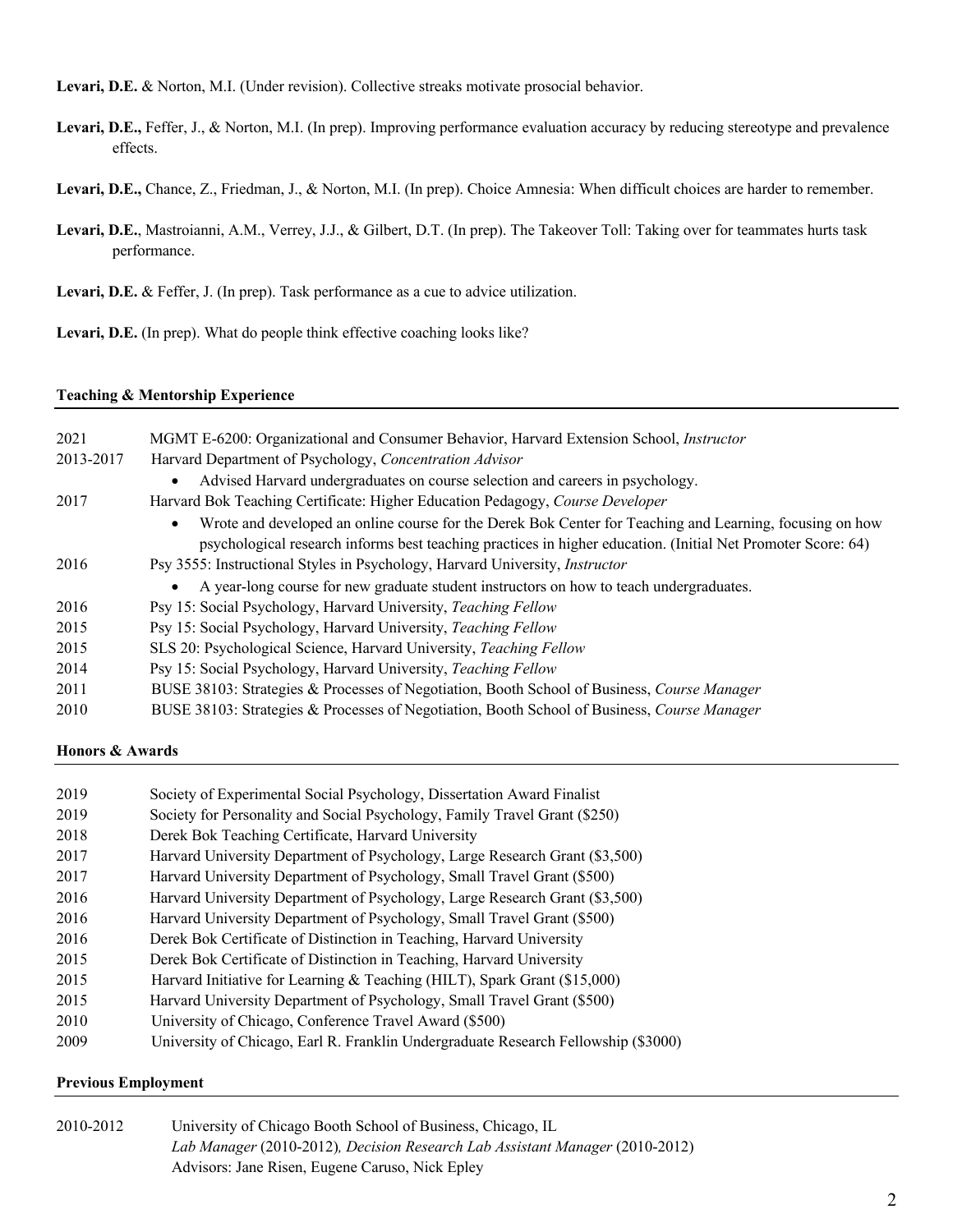| 2010      | Carnegie Mellon University Center for Behavioral Decision Research, Pittsburgh, PA<br>Research Assistant<br>Advisor: Carey Morewedge |
|-----------|--------------------------------------------------------------------------------------------------------------------------------------|
| 2008-2010 | University of Chicago Booth School of Business, Chicago, IL<br>Research Assistant<br>Advisor: George Wu                              |
| 2008-2010 | University of Chicago Department of Psychology, Chicago, IL<br>Research Assistant<br>Advisor: Penny Visser                           |
| 2010      | University of Chicago Department of Psychology, Chicago, IL<br>Research Assistant<br>Advisor: Boaz Keysar                            |

#### **Chaired Symposia**

- **Levari, D.E.** & Zhang, T.. (Forthcoming, 2022). *The Promise and Perils of Collaboration for Performance and Learning.* Cochaired symposium at the Academy of Management Annual Meeting, Seattle, WA.
- **Levari, D.E.** & Yang, A.X. (2022). *Promoting Social Behavior via Social Influence: New Tools and Discoveries.* Cochaired symposium at the Society for Personality and Social Psychology, San Francisco, CA.
- **Levari, D.E.** & Huang, S.C. (2020). *Competition and Cooperation: Novel Methods, New Discoveries.* Co-Chaired symposium at the Society for Personality and Social Psychology, New Orleans, LA.

#### **Conference Oral Presentations**

- **Levari, D.E.,** Mastroianni, A.M., Verrey, J.J., & Gilbert, D.T., (Forthcoming, 2022, August). *The Takeover Toll: Taking over for teammates hurts task performance.* Presented at the Academy of Management Annual Meeting, Seattle, WA.
- **Levari, D.E.,** Gilbert, D.T., & Wilson, T.D., (Forthcoming, 2022, August). *Tips from the top: Do the best performers really give the best advice?* Presented at the Academy of Management Annual Meeting, Seattle, WA.
- **Levari, D.E.,** Gilbert, D.T., & Wilson, T.D., (Forthcoming, 2022, July). *Tips from the top: Do the best performers really give the best advice?* Presented at the International Association for Conflict Management Annual Meeting, Ottawa, CA.
- **Levari, D.E.** & Norton, M.I., (2022, February). *Interpersonal streaks as effective social norms.* Presented at the Annual Meeting of the Society for Personality and Social Psychology, San Francisco, CA and virtual.
- **Levari, D.E.** & Norton, M.I., (2021, July). *Using streaks to promote prosocial behavior within groups.* Presented at the Annual Meeting of the International Association for Conflict Management, virtual.
- **Levari, D.E.,** Mastroianni, A.M., Verrey, J.J., & Gilbert, D.T., (2020, February). *The Takeover Toll: Taking over for teammates hurts task performance.* Presented at the Annual Meeting of the Society for Personality and Social Psychology, New Orleans, LA.
- **Levari, D.E.,** Mastroianni, A.M., Verrey, J.J., & Gilbert, D.T., (2019, November). *The Takeover Toll: Taking over for teammates hurts task performance.* Presented at the Society for Judgment and Decision-Making conference, Montreal, Canada.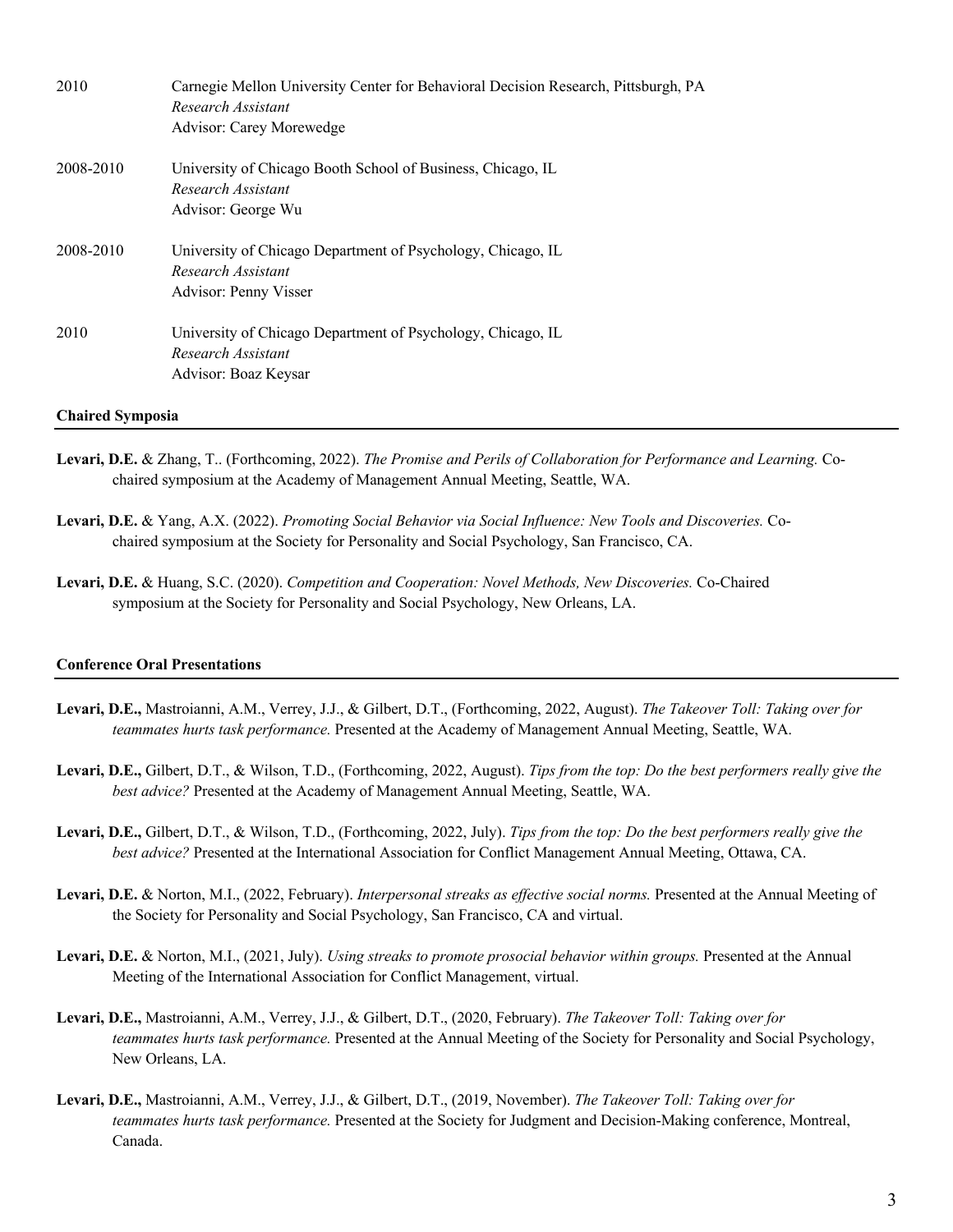- **Levari, D.E.** & Gilbert, D.T., (2019, October). *The Takeover Toll: Taking over for teammates hurts task performance.* Presented at the Boston JDM Day conference, Harvard Kennedy School, Cambridge, MA.
- **Levari, D.E.** & Gilbert, D.T., (2019, February). *Advice from top performers feels (but is not) more helpful.* Presented at the Annual Meeting of the Society for Personality and Social Psychology, Portland, OR.
- **Levari, D.E.** & Gilbert, D.T., (2018, November). *Advice from top performers feels (but is not) more helpful.* Presented at the Society for Judgment and Decision-Making conference, New Orleans, LA.
- **Levari, D.E.** & Gilbert, D.T., (2018, June). *Advice from top performers feels (but is not) more helpful.* Presented at the Behavioral Decision Research Management conference, Cambridge, MA.
- **Levari, D.E.** & Gilbert, D.T., (2017, February). *Those who can't do, teach just fine: Advice seekers overvalue advice from top performers.* Presented at the Annual Meeting of the Society for Personality and Social Psychology, San Antonio, TX.
- **Levari, D.E.** & Gilbert, D.T., (2015, February). *Moving the goalposts: Prevalence reductions expand target definitions.* Presented at the Annual Meeting of the Society for Personality and Social Psychology Judgment and Decision-Making Pre-Conference, Long Beach, CA.

#### **Invited Talks**

| 2021 | Organizational Behavior Lab, Harvard Business School                                       |
|------|--------------------------------------------------------------------------------------------|
| 2020 | Otto Lab, McGill University                                                                |
| 2019 | Minson Conflict and Collaboration Lab, Harvard Kennedy School                              |
| 2019 | Interdisciplinary Workshop on Security and Human Behavior (SHB), <i>Harvard Law School</i> |
| 2018 | Program on Negotiation Research Lab, Harvard Law School                                    |
| 2017 | Computational Social Cognition Bootcamp, Harvard University                                |
| 2017 | Workshop on Conversation Research, Harvard Business School                                 |
| 2017 | Visual Attention Lab, Harvard Medical School                                               |
| 2017 | Cognition Brain & Behavior Seminar, Harvard Department of Psychology                       |
| 2016 | Moral Psychology Research Lab, Harvard Department of Psychology                            |
| 2015 | Harvest Day, Harvard Department of Psychology                                              |
| 2013 | Social Psychology Research Seminar, Harvard Department of Psychology                       |
|      |                                                                                            |

# **Conference Poster Presentations**

**Levari, D.E.** & Norton, M.I., (2022, February). *Interpersonal streaks as effective social norms.* Poster presented at Society for Judgment and Decision-Making conference (virtual).

Verrey, J., **Levari, D.E.,** Mastroianni, A., & Gilbert, D.T., (2019, February). *Do People Know When to Switch Roles? On the Phenomenon of Switch Dilemmas.* Poster presented at the Annual Meeting of the Society for Personality and Social Psychology, Portland, OR.

**Levari, D.E.,** & Gilbert, D.T., (2016, January). *Frequency-broadened target expansion in research ethics: As unethical studies become less common, the definition of an unethical study expands.* Poster presented at the Annual Meeting of the Society for Personality and Social Psychology Judgment and Decision-Making Pre-Conference, San Diego, CA.

**Levari, D.E.,** & Gilbert, D.T., (2015, February). *Once the goalposts move, they don't move back: Frequency-broadened target definitions resist conscious control.* Poster presented at the Annual Meeting of the Society for Personality and Social Psychology Judgment and Decision-Making Pre-Conference, Long Beach, CA.

**Levari, D.E.,** & Gilbert, D.T., (2014, February). *Gradually decreasing signal frequency broadens definitions of search targets.* Poster presented at the Annual Meeting of the Society for Personality and Social Psychology Judgment and Decision-Making Pre-Conference, Austin, TX.